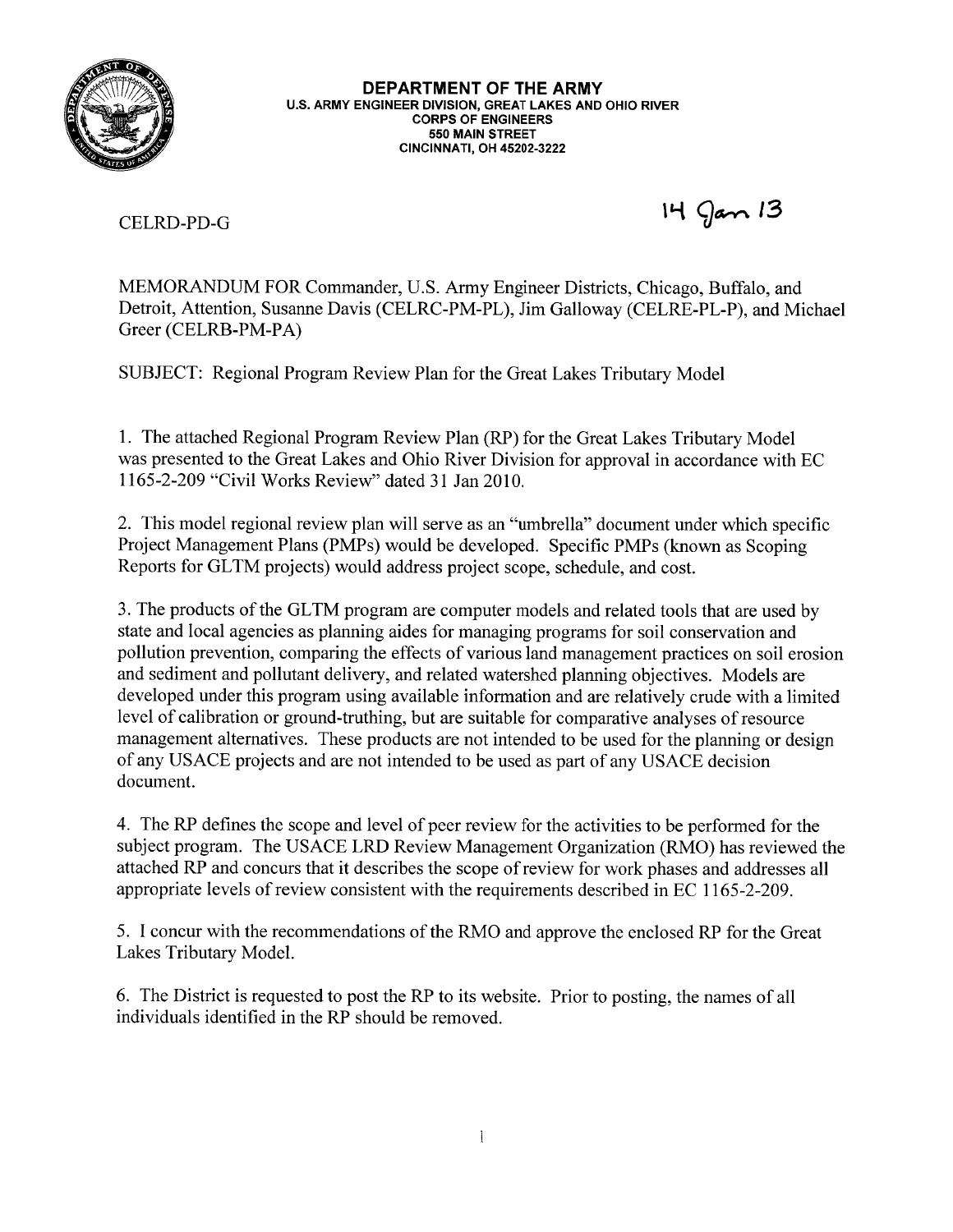CELRD-PD-G SUBJECT: Review Plan for the Great Lakes Tributary Model

7. If you have any questions please contact Dr. Hank Jarboe, CELRD-PDP, at (513) 684-6050.

Marganet WBuncham

Brigadier General, USA Commanding

Encl 1. Review Plan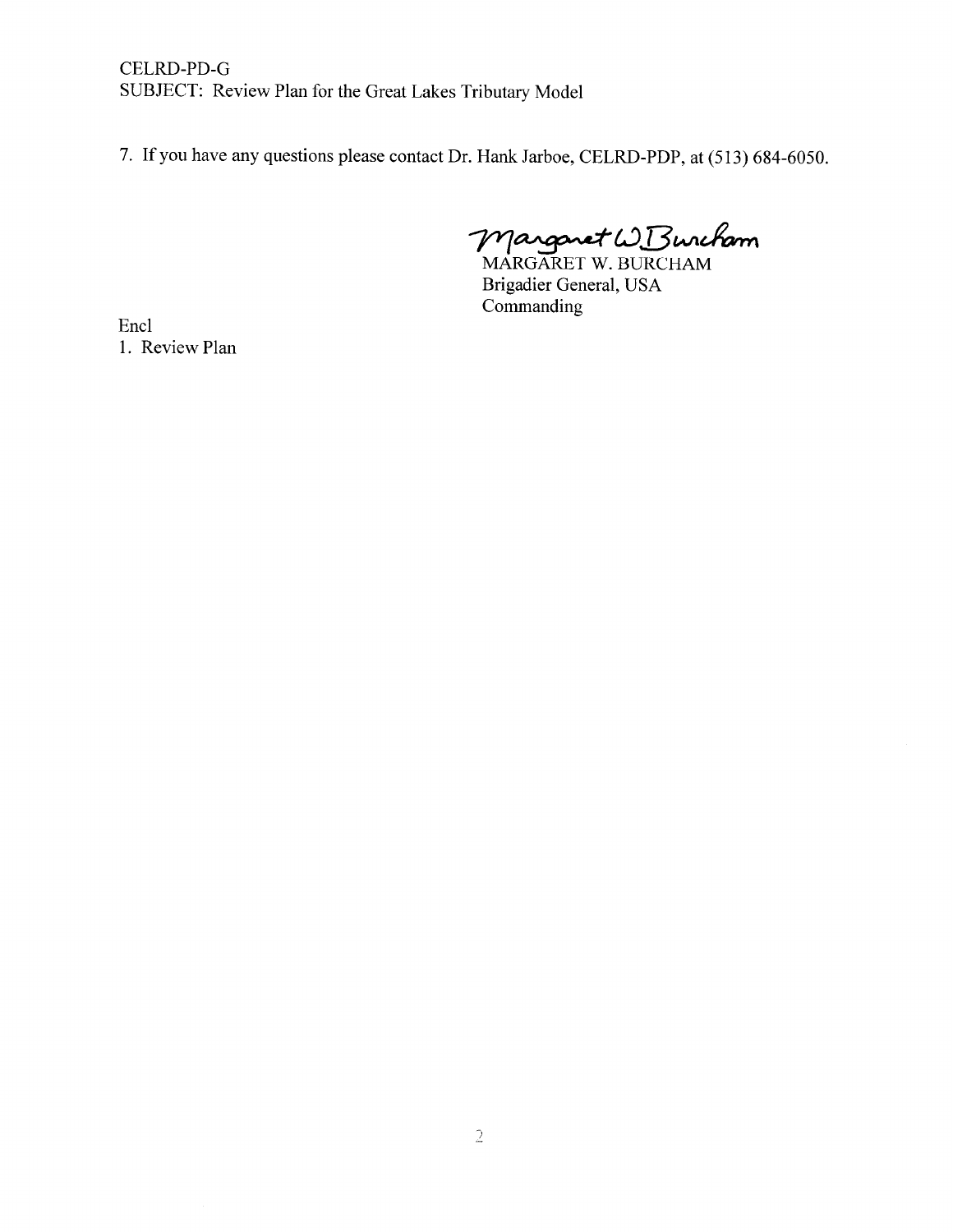# REGIONAL PROGRAM REVIEW PLAN For Projects Funded Under the Authority of **GREAT LAKES TRIBUTARY MODEL Section 516(e) WRDA 1996, as amended**

#### **1.0 PURPOSE**

This Regional Program Review Plan describes how technical reviews will be conducted for models and related products developed under the Great Lakes Tributary Model (GLTM) program. The products of the GLTM program are computer models and related tools that are used by state and local agencies as planning aides for managing programs for soil conservation and pollution prevention, comparing the effects of various land management practices on soil erosion and sediment and pollutant delivery, and related watershed planning objectives. Models are developed under this program using available information and are relatively crude with a limited level of calibration or ground-truthing, but are suitable for comparative analyses of resource management alternatives. These products are not intended to be used for the planning or design of any USACE projects and are not intended to be used as part of any USACE decision document. This model regional review plan is being prepared for the referenced authority and will serve as an "umbrella" document under which specific Project Management Plans (PMPs) would be developed. Specific PMPs (known as Scoping Reports for GLTM projects) would address project scope, schedule, and cost.

### **2.0 DISTRICT QUALITY CONTROL/QUALITY ASSURANCE (DQC)**

DQC is an internal review process of basic science and engineering work products. The DQC will be managed by the appropriate District in accordance with ER 1110-1-12 and the Great Lakes and Ohio River Division. While DQC is conducted for each GLTM product commensurate with its complexity, it should be pointed out that these products are intended for use by non-Federal partners. The DQC only serves to ensure the project scope is within the authority and that the partners are provided the product(s) as per the Scoping Report.

Even though it is clear that GLTM projects are not civil works projects in the traditional sense, DQC will include:

a. Quality Checks and Reviews. Quality checks and reviews will occur during the development process for various documents in accordance with the Quality Assurance and Quality Control Plan for GLTM projects (See Appendix A). Reviews will be conducted as appropriate for the PMP (Scoping Report) and Final Report. Quality checks will be performed by qualified District personnel who are not associated with the original work. Team members will have the appropriate technical expertise and experience necessary to conduct the review.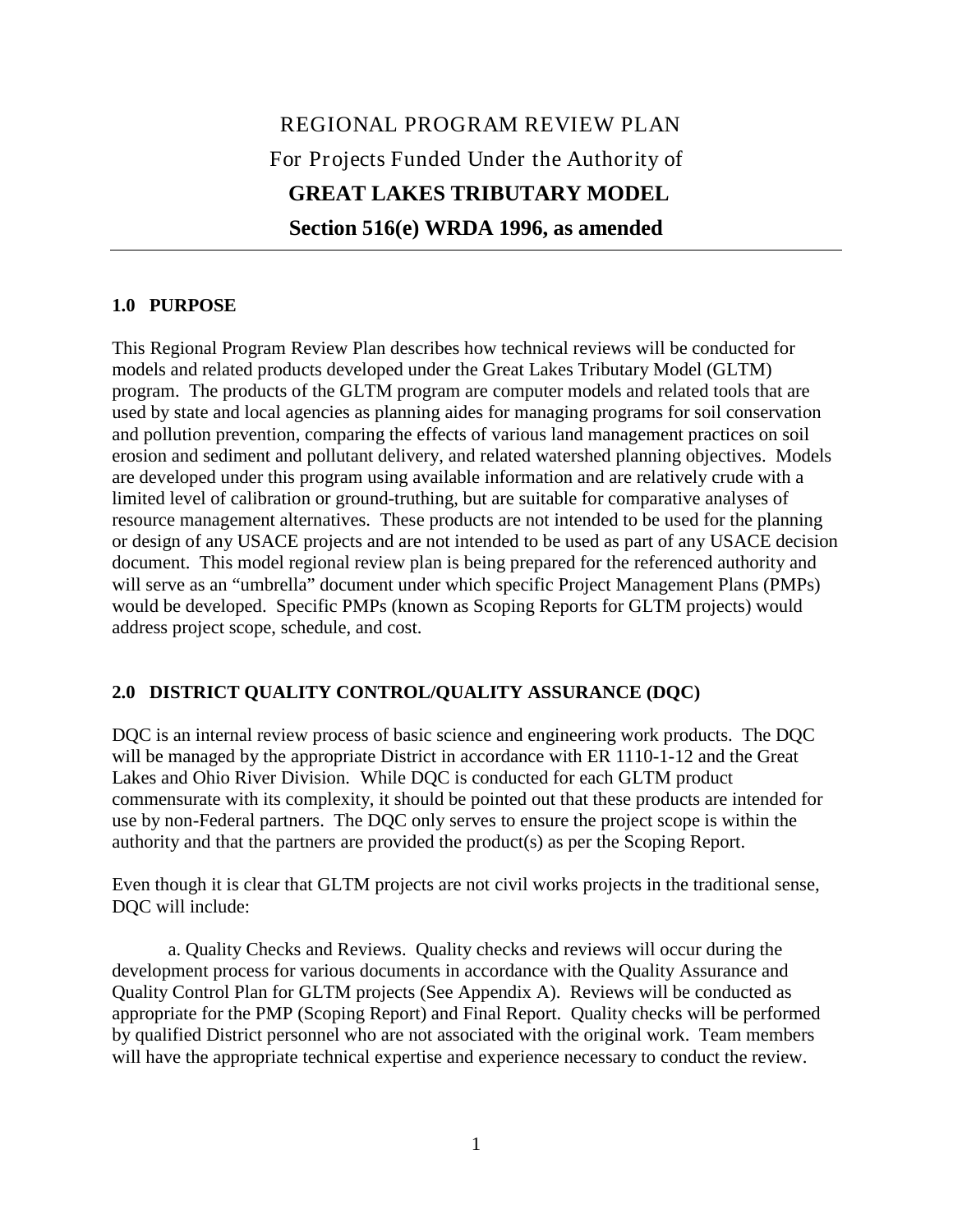b. PDT Reviews. PDT reviews are performed by the Corps to ensure consistency and effective coordination across all project technical disciplines.

c. Technical Review. Depending on the nature of the model/product, the Chief of Planning Branch or the Chief of the Hydrology and Hydraulics Branch will perform the Technical and Program Review Certification. Upon completion of the technical review, the Statement of Certification is signed by the PDT (Appendix B). The technical review will be performed by qualified District personnel who are not associated with the original work.

### **3.0 AGENCY TECHNICAL REVIEW (ATR)**

Because the products of the GLTM program are not decision documents and because these products are intended to be used as planning aides by non-federal agencies for managing soil conservation and pollution prevention activities, no ATR is necessary or appropriate.

### **4.0 INDEPENDENT EXTERNAL PEER REVIEW (IEPR)**

Because the products of the GLTM program are not decision documents and because these products are intended to be used as planning aides by non-federal agencies for managing soil conservation and pollution prevention activities, no IEPR is necessary or appropriate.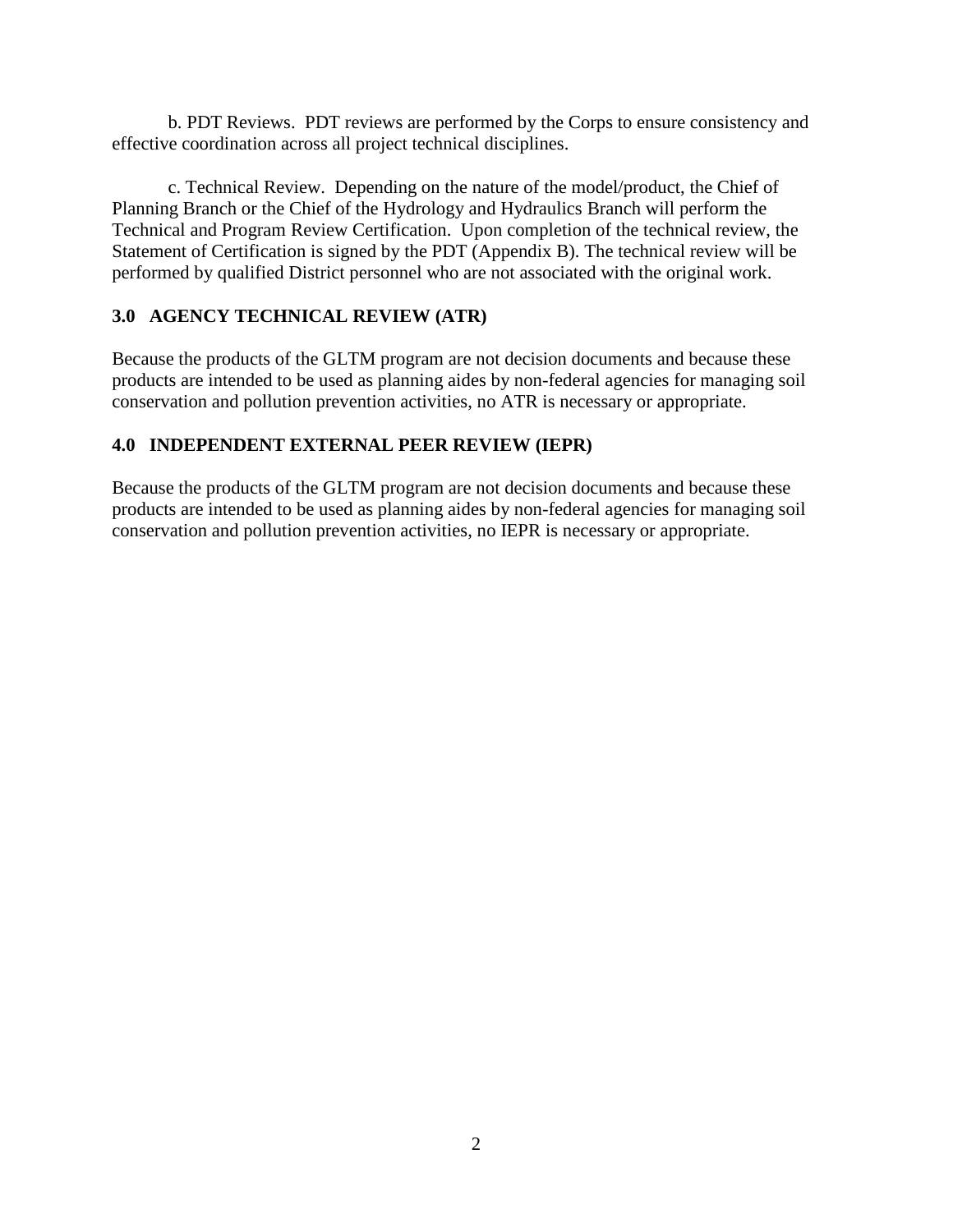### **APPENDIX A**

### Quality Assurance and Quality Control Plan for Great Lakes Tributary Model Projects

#### 1.0 Introduction

This Quality Assurance (QA) and Quality Control (QC) plan for Great Lakes Tributary Model (GLTM) projects identifies the process to be used for all projects under the authority of the Section 516(e) of WRDA 1996, as amended. The products of the GLTM program are computer models and related tools that are used by state and local agencies as planning aides for managing programs for soil conservation and pollution prevention, comparing the effects of various land management practices on soil erosion and sediment and pollutant delivery, and related watershed planning objectives. Models are developed under this program using available information and are relatively crude with a limited level of calibration or ground-truthing, but are suitable for comparative analyses of resource management alternatives. These products are not intended to be used for the planning or design of any USACE projects and are not intended to be used as part of any USACE decision document.

#### 2.0 Purpose

The purpose of the QA/QC Plan for GLTM projects is to provide a framework to:

- Enhance the overall quality of the model or related tools developed.
- Ensure that appropriate inspection or review of the Scoping Report and Final Report are conducted.

#### 3.0 Quality Assurance and Control Team

Projects shall have a Quality Assurance and Control Team to assure that the aforementioned purposes are met. The QA/QC Team shall contain, but not be limited to the following persons:

Project Manager: Serves as the central point of contact for the project with non-federal partners; responsible for the overall Corps of Engineers involvement and addressing all matters relating to the project. Enhance the communications between the non-federal partners and the Corps team members on all aspects of the project.

Planner: Responsible for review of the documents for consistency with general watershed planning principles.

H&H Engineer: Responsible for review of documents related to general hydrology and hydraulics principles.

The products and areas of responsibility for QC/QA are shown below: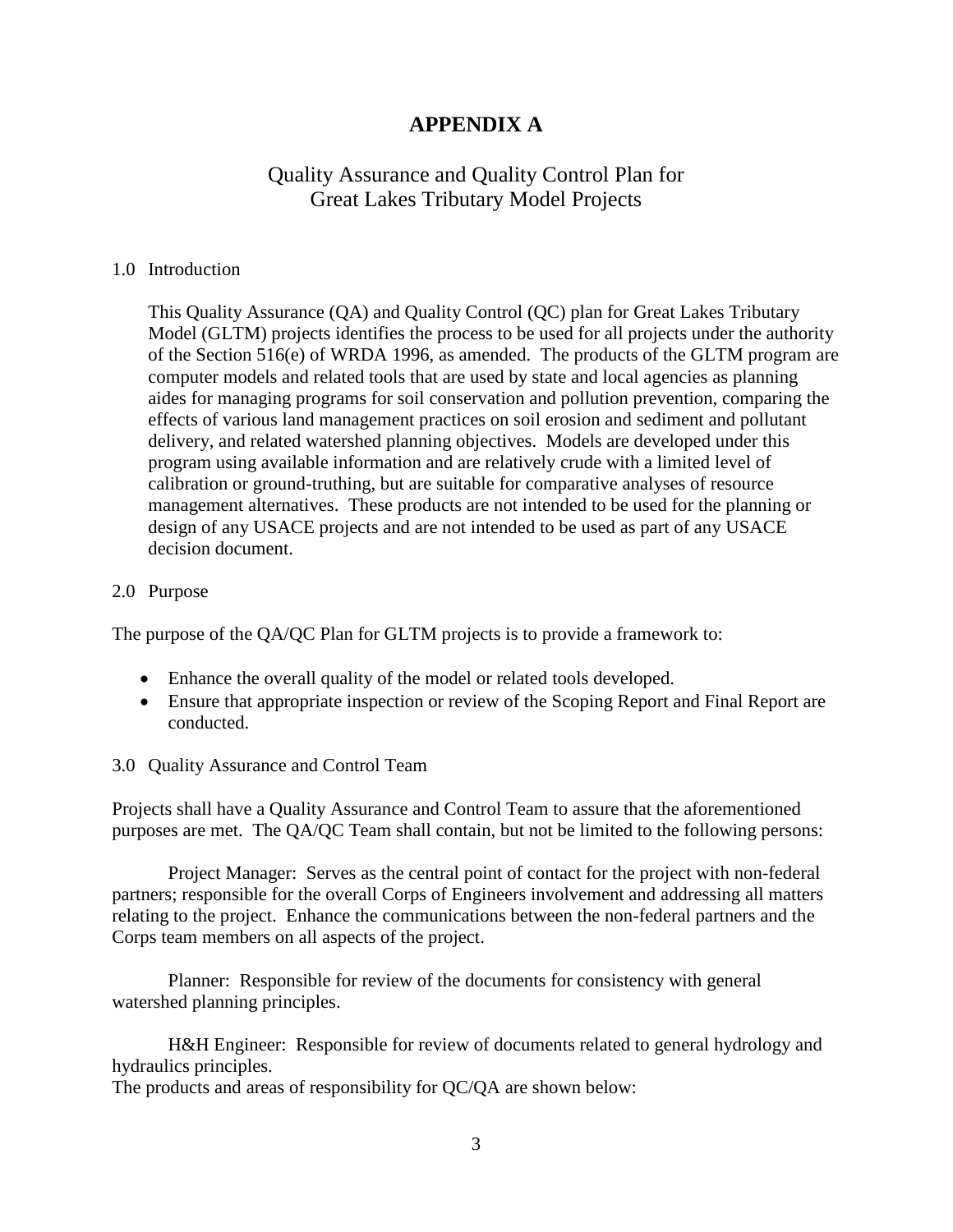| <b>Product</b>              | Preparer (QC) | Reviewer (QA) | QA          |
|-----------------------------|---------------|---------------|-------------|
| <b>PMP</b> (Scoping Report) | PM/PDT        | PDT/SME       | Chief PD/HH |
| <b>Final Report</b>         | PM/PD         | <b>PDT</b>    | Chief PD/HH |

**PgM = Program Manager PM = Project Manager PDT = Project Delivery Team PD = Planning Branch HH = Hydrology & Hydraulics Branch SME = Subject Matter Expert**

4.0 Documentation Process

Upon completion of the aforementioned reviews, verification for each review shall be certified by both the actual reviewer and QA prior to products being finalized. Scoping reports are to be provided to the LRD Program Manager for budgetary consideration and submitted to the Great Lakes Commission for posting on the GLTM website. Final Reports are to be provided to the non-Federal partners and submitted to the Great Lakes Commission for posting on the GLTM website.